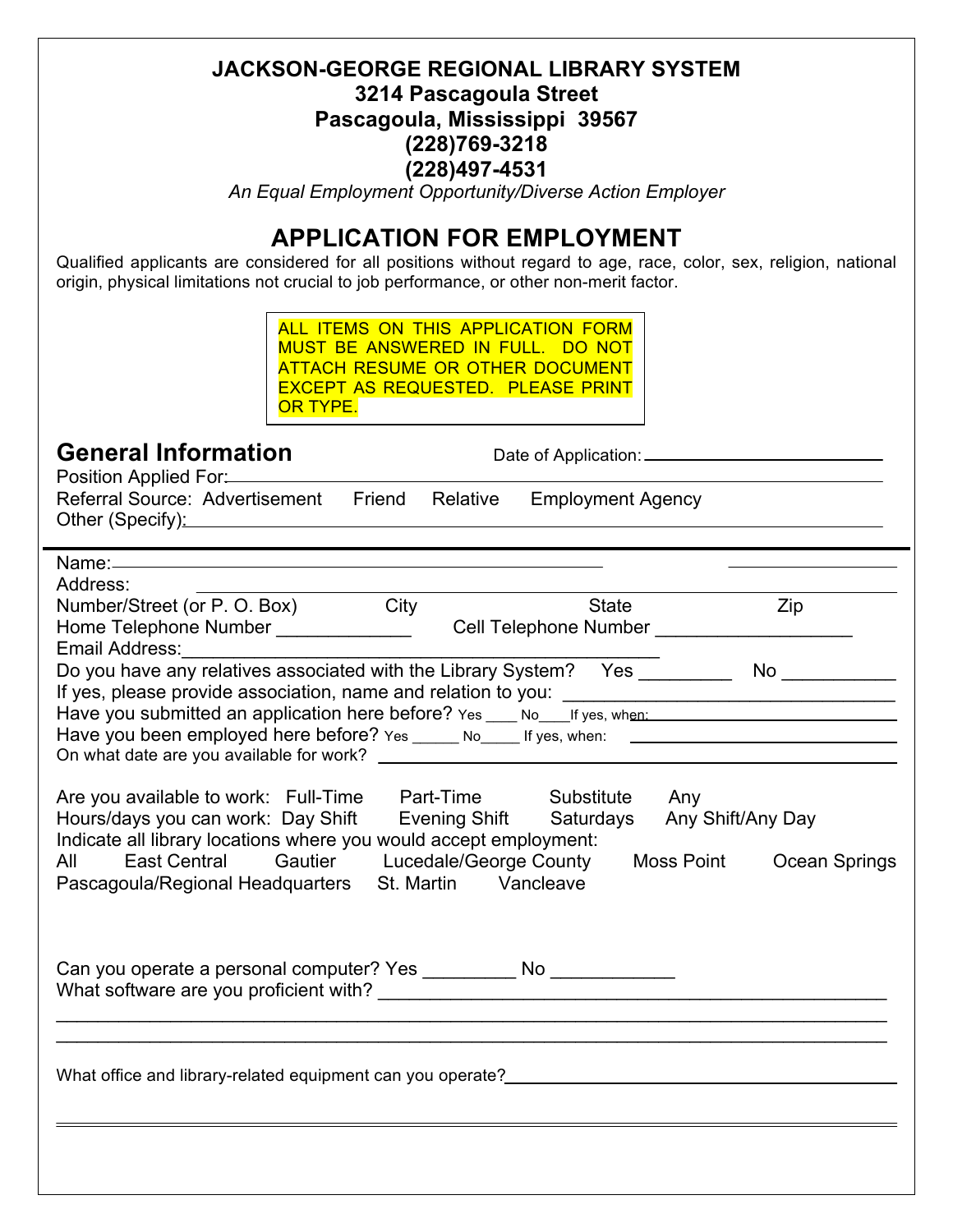| <b>Education</b>                          |                               |                                  |                              |                                    |                            |
|-------------------------------------------|-------------------------------|----------------------------------|------------------------------|------------------------------------|----------------------------|
| Level                                     | <b>Name/Address of School</b> | <b>Course of</b><br><b>Study</b> | No. Yrs.<br><b>Completed</b> | <b>Did You</b><br><b>Graduate?</b> | <b>Type</b><br>Degree/Date |
| Graduate<br>School                        |                               |                                  |                              | <b>Yes</b><br>No                   |                            |
| Undergraduate<br>College or<br>University |                               |                                  |                              | Yes<br>No                          |                            |
| High School/<br>G.E.D.                    |                               |                                  |                              |                                    |                            |
| Other                                     |                               |                                  |                              | Yes<br>No                          |                            |

**Memberships:** List all current organization/association memberships below:

# **Professional References** (Do not include present or former **immediate** supervisors.)

|           | <b>Name and Occupation</b> | <b>Address</b> | <b>Phone Number</b> |
|-----------|----------------------------|----------------|---------------------|
| . .       |                            |                |                     |
|           |                            |                |                     |
|           |                            |                |                     |
| <b>L.</b> |                            |                |                     |
|           |                            |                |                     |
|           |                            |                |                     |

 $\_$ 

## **Personal References** (Do not include former employers or relatives.)

|         | <b>Name and Occupation</b> | <b>Address</b> | <b>Phone Number</b> |
|---------|----------------------------|----------------|---------------------|
| . .     |                            |                |                     |
|         |                            |                |                     |
|         |                            |                |                     |
| Ð<br>4. |                            |                |                     |
|         |                            |                |                     |
|         |                            |                |                     |
|         |                            |                |                     |

## **Special Skills and Abilities**

What special skills or abilities do you have that might be useful if you are employed by the Library System?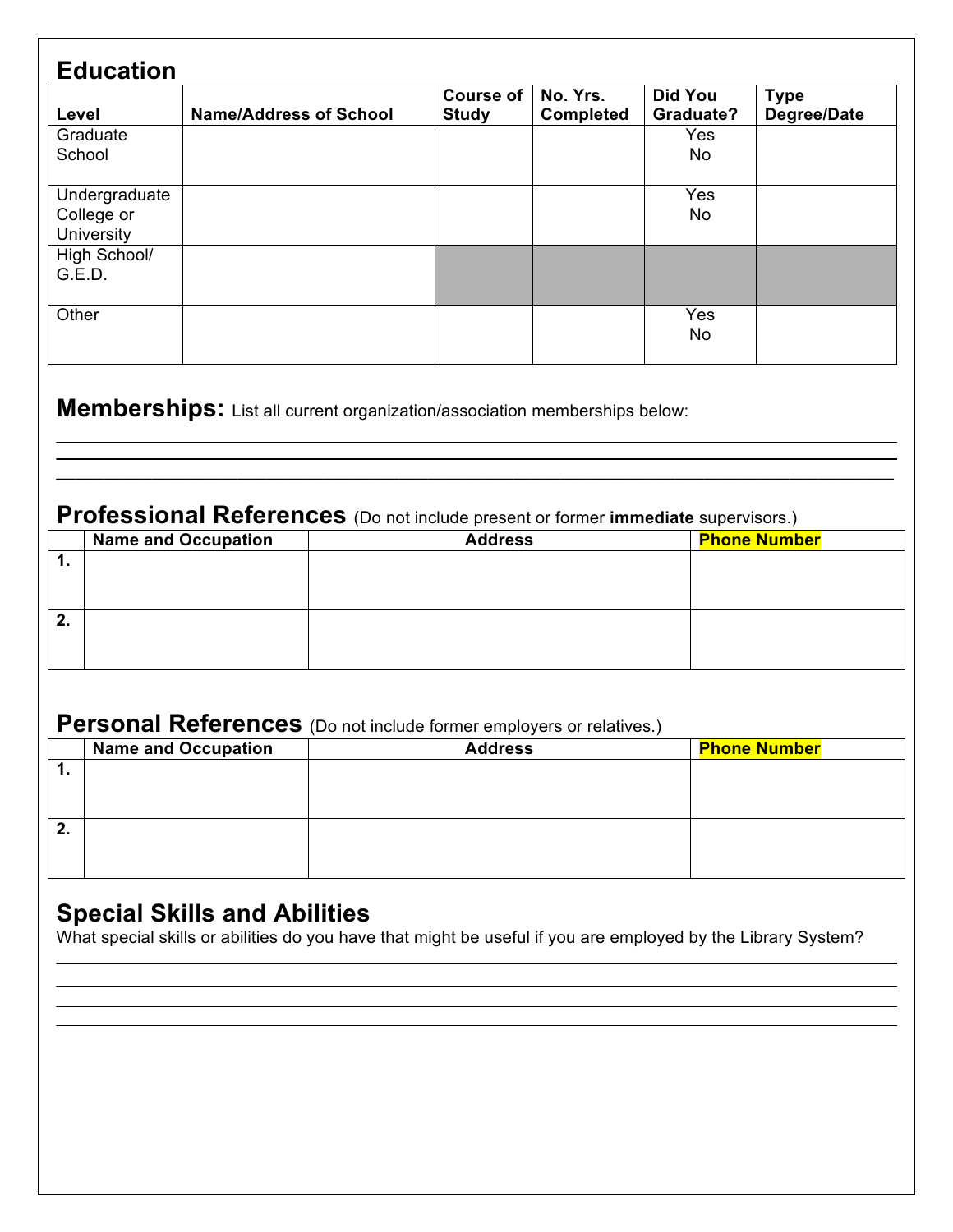#### **Experience Resumes are not accepted as a substitute for completion of this section**

Start with your present or most recent position and work back. Answer all items for each position, including starting/ending salaries. Account for all periods of unemployment exceeding three (3) months since beginning your professional career.

|                                                                                  |                                                          | Unless you indicate otherwise, we WILL contact employers/supervisors identified below for work performance references.                                                                                    |                                           |                |  |
|----------------------------------------------------------------------------------|----------------------------------------------------------|-----------------------------------------------------------------------------------------------------------------------------------------------------------------------------------------------------------|-------------------------------------------|----------------|--|
| <b>DO NOT CONTACT</b>                                                            |                                                          |                                                                                                                                                                                                           |                                           |                |  |
|                                                                                  |                                                          |                                                                                                                                                                                                           |                                           |                |  |
|                                                                                  |                                                          |                                                                                                                                                                                                           |                                           |                |  |
|                                                                                  |                                                          |                                                                                                                                                                                                           |                                           |                |  |
| Reason:                                                                          | <u> 1989 - John Stone, amerikansk politiker († 1908)</u> |                                                                                                                                                                                                           |                                           |                |  |
| А.                                                                               |                                                          |                                                                                                                                                                                                           |                                           |                |  |
| <b>Starting Date</b>                                                             | <b>Ending Date</b>                                       | Starting Salary/Year                                                                                                                                                                                      | <b>Ending Salary/Year</b>                 | Hours per week |  |
|                                                                                  |                                                          |                                                                                                                                                                                                           |                                           |                |  |
|                                                                                  |                                                          |                                                                                                                                                                                                           |                                           |                |  |
|                                                                                  |                                                          |                                                                                                                                                                                                           |                                           |                |  |
|                                                                                  |                                                          |                                                                                                                                                                                                           |                                           |                |  |
|                                                                                  |                                                          |                                                                                                                                                                                                           |                                           |                |  |
|                                                                                  |                                                          |                                                                                                                                                                                                           |                                           |                |  |
|                                                                                  |                                                          |                                                                                                                                                                                                           |                                           |                |  |
|                                                                                  |                                                          |                                                                                                                                                                                                           |                                           |                |  |
|                                                                                  |                                                          |                                                                                                                                                                                                           |                                           |                |  |
| В.                                                                               |                                                          |                                                                                                                                                                                                           |                                           |                |  |
| <b>Starting Date</b>                                                             | <b>Ending Date</b>                                       |                                                                                                                                                                                                           | Starting Salary/Year   Ending Salary/Year | Hours per week |  |
|                                                                                  |                                                          |                                                                                                                                                                                                           |                                           |                |  |
|                                                                                  |                                                          |                                                                                                                                                                                                           |                                           |                |  |
|                                                                                  |                                                          |                                                                                                                                                                                                           |                                           |                |  |
|                                                                                  |                                                          |                                                                                                                                                                                                           |                                           |                |  |
|                                                                                  |                                                          |                                                                                                                                                                                                           |                                           |                |  |
|                                                                                  |                                                          |                                                                                                                                                                                                           |                                           |                |  |
|                                                                                  |                                                          |                                                                                                                                                                                                           |                                           |                |  |
|                                                                                  |                                                          |                                                                                                                                                                                                           |                                           |                |  |
|                                                                                  |                                                          |                                                                                                                                                                                                           |                                           |                |  |
| C.                                                                               |                                                          |                                                                                                                                                                                                           |                                           |                |  |
| <b>Starting Date</b>                                                             | <b>Ending Date</b>                                       |                                                                                                                                                                                                           | Starting Salary/Year   Ending Salary/Year | Hours per week |  |
|                                                                                  |                                                          |                                                                                                                                                                                                           |                                           |                |  |
|                                                                                  |                                                          |                                                                                                                                                                                                           |                                           |                |  |
|                                                                                  |                                                          |                                                                                                                                                                                                           |                                           |                |  |
|                                                                                  |                                                          | Name, title and phone number of your immediate supervisor:<br>Name, title and phone number of your immediate supervisor:                                                                                  |                                           |                |  |
| Exact title of your position:                                                    |                                                          | <u> 1989 - Johann John Stein, market fan de Amerikaanske kommunister fan de Amerikaanske kommunister fan de Amerikaanske kommunister fan de Amerikaanske kommunister fan de Amerikaanske kommunister.</u> |                                           |                |  |
|                                                                                  |                                                          |                                                                                                                                                                                                           |                                           |                |  |
|                                                                                  |                                                          |                                                                                                                                                                                                           |                                           |                |  |
|                                                                                  |                                                          |                                                                                                                                                                                                           |                                           |                |  |
|                                                                                  |                                                          |                                                                                                                                                                                                           |                                           |                |  |
| D.                                                                               |                                                          |                                                                                                                                                                                                           |                                           |                |  |
| <b>Starting Date</b>                                                             | <b>Ending Date</b>                                       | Starting Salary/Year                                                                                                                                                                                      | <b>Ending Salary/Year</b>                 | Hours per week |  |
|                                                                                  |                                                          |                                                                                                                                                                                                           |                                           |                |  |
| Name and complete address of employer:<br>Name and complete address of employer: |                                                          |                                                                                                                                                                                                           |                                           |                |  |
|                                                                                  |                                                          |                                                                                                                                                                                                           |                                           |                |  |
|                                                                                  |                                                          |                                                                                                                                                                                                           |                                           |                |  |
|                                                                                  |                                                          |                                                                                                                                                                                                           |                                           |                |  |
|                                                                                  |                                                          |                                                                                                                                                                                                           |                                           |                |  |
|                                                                                  |                                                          |                                                                                                                                                                                                           |                                           |                |  |
| Description of duties:                                                           |                                                          |                                                                                                                                                                                                           |                                           |                |  |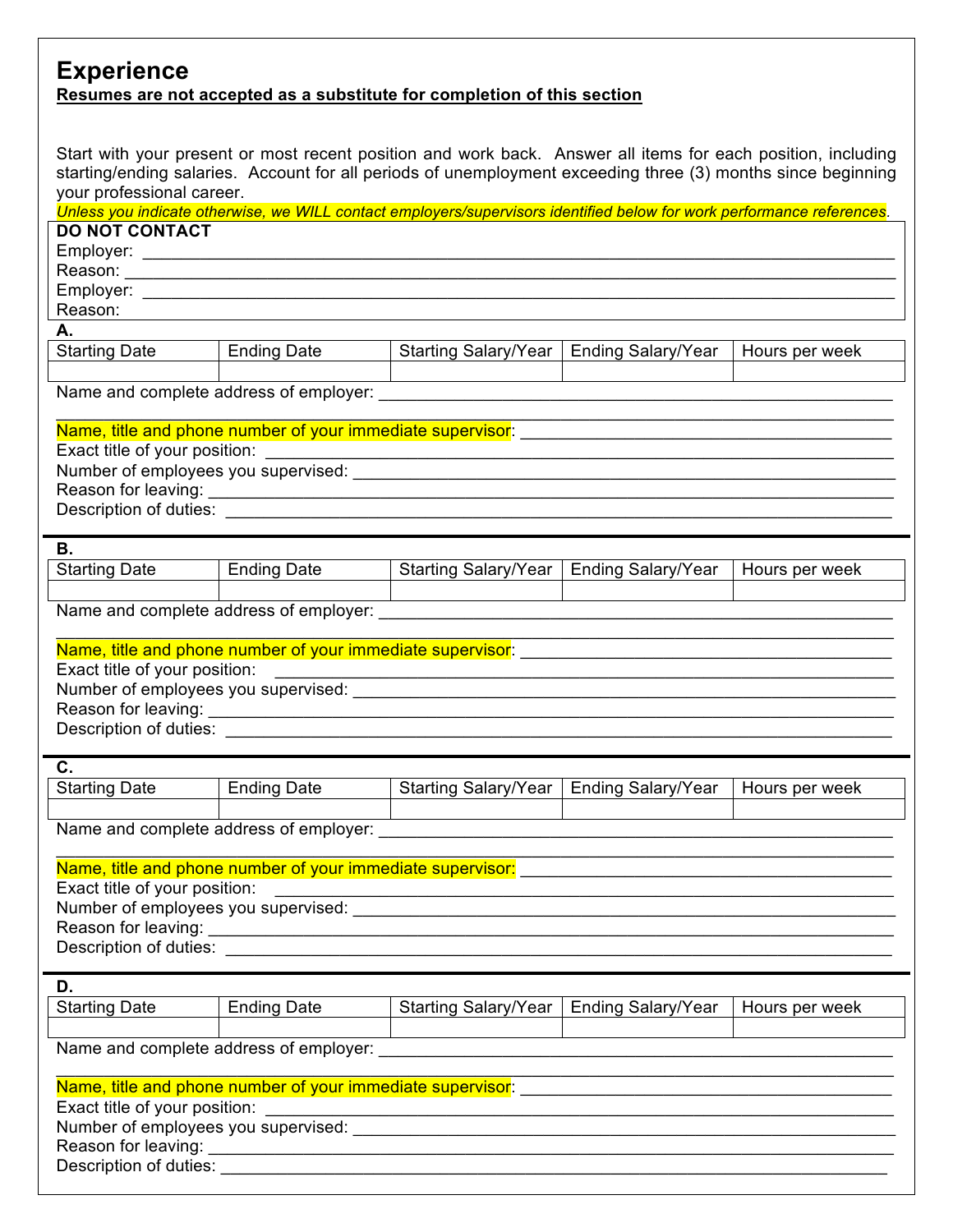#### **Other ARE YOU A PARTICIPATING OR RETIRED MEMBER OF THE PERS RETIREMENT SYSTEM** YES NO

Have you ever been convicted of or forfeited bond for any felony, or are you currently on probation for any felony in a court of law? Yes Mo

(A felony is defined as an offense punishable by imprisonment for a term exceeding one year.)

If yes, give brief details for each offense – provide (1) date, (2) charge, (3) place, (4) court, and (5) action taken. You must disclose any conviction involving a sentence or suspended sentence. However, you may omit: (1) minor traffic violations/fines; (2) any offense committed before your 18<sup>th</sup> birthday which was finally adjudicated in a youth court; (3) any conviction the record of which has been expunged under Federal or State Law. \_\_\_\_\_\_\_\_\_\_\_\_\_\_\_\_\_\_\_\_\_\_\_\_\_\_\_\_\_\_\_\_\_\_\_\_\_\_\_\_\_\_\_\_\_\_\_\_\_\_\_\_\_\_\_\_\_\_\_\_\_\_\_\_\_\_\_\_\_\_\_\_\_\_\_\_\_\_\_\_\_\_\_

 $\_$  $\_$  $\_$ 

\_\_\_\_\_\_\_\_\_\_\_\_\_\_\_\_\_\_\_\_\_\_\_\_\_\_\_\_\_\_\_\_\_\_\_\_\_\_\_\_\_\_\_\_\_\_\_\_\_\_\_\_\_\_\_\_\_\_\_\_\_\_\_\_\_\_\_\_\_\_\_\_\_\_\_\_\_\_\_\_\_\_\_\_\_\_\_\_  $\_$  $\_$ 

 $\_$  $\_$  $\_$  $\mathcal{L}_\mathcal{L} = \mathcal{L}_\mathcal{L} = \mathcal{L}_\mathcal{L} = \mathcal{L}_\mathcal{L} = \mathcal{L}_\mathcal{L} = \mathcal{L}_\mathcal{L} = \mathcal{L}_\mathcal{L} = \mathcal{L}_\mathcal{L} = \mathcal{L}_\mathcal{L} = \mathcal{L}_\mathcal{L} = \mathcal{L}_\mathcal{L} = \mathcal{L}_\mathcal{L} = \mathcal{L}_\mathcal{L} = \mathcal{L}_\mathcal{L} = \mathcal{L}_\mathcal{L} = \mathcal{L}_\mathcal{L} = \mathcal{L}_\mathcal{L}$  $\_$  $\_$  $\_$  $\_$  $\_$  $\_$  $\_$ 

#### **Essay**

The following question MUST be answered by all applicants. BE SUCCINCT. What are the major challenge(s) facing public libraries during the coming decade?

#### **Incomplete and/or unsigned applications will be returned to the applicant. Read and sign below**

I certify that all the foregoing statements are complete, true and correct to the best of my knowledge and belief. In consideration of the employment sought, I hereby authorize the Jackson-George Regional Library System to make an investigation and request former employees to furnish any information concerning me, and I release them from any and all liabilities or damages because of furnishing such information.

In the event of employment, I understand that misrepresentation of information given in my application and/or interview may subject me to disqualification for competition for any job or to termination of employment if employed by the Library System. I understand, also, that I am required to abide by all the policies, procedures and standards of conduct of the Jackson-George Regional Library System.

I understand that if I am offered any job position with the JGRLS system that I will be required to undergo a pre-employment drug screening. I also understand that employment is contingent upon passing a preemployment drug screen.

 $\mathcal{L}_\mathcal{L} = \mathcal{L}_\mathcal{L} = \mathcal{L}_\mathcal{L} = \mathcal{L}_\mathcal{L} = \mathcal{L}_\mathcal{L} = \mathcal{L}_\mathcal{L} = \mathcal{L}_\mathcal{L} = \mathcal{L}_\mathcal{L} = \mathcal{L}_\mathcal{L} = \mathcal{L}_\mathcal{L} = \mathcal{L}_\mathcal{L} = \mathcal{L}_\mathcal{L} = \mathcal{L}_\mathcal{L} = \mathcal{L}_\mathcal{L} = \mathcal{L}_\mathcal{L} = \mathcal{L}_\mathcal{L} = \mathcal{L}_\mathcal{L}$ 

Signature of Applicant Date Controller Controller Controller Controller Controller Controller Controller Controller

*Personnel and Reports Manager – 05/13*